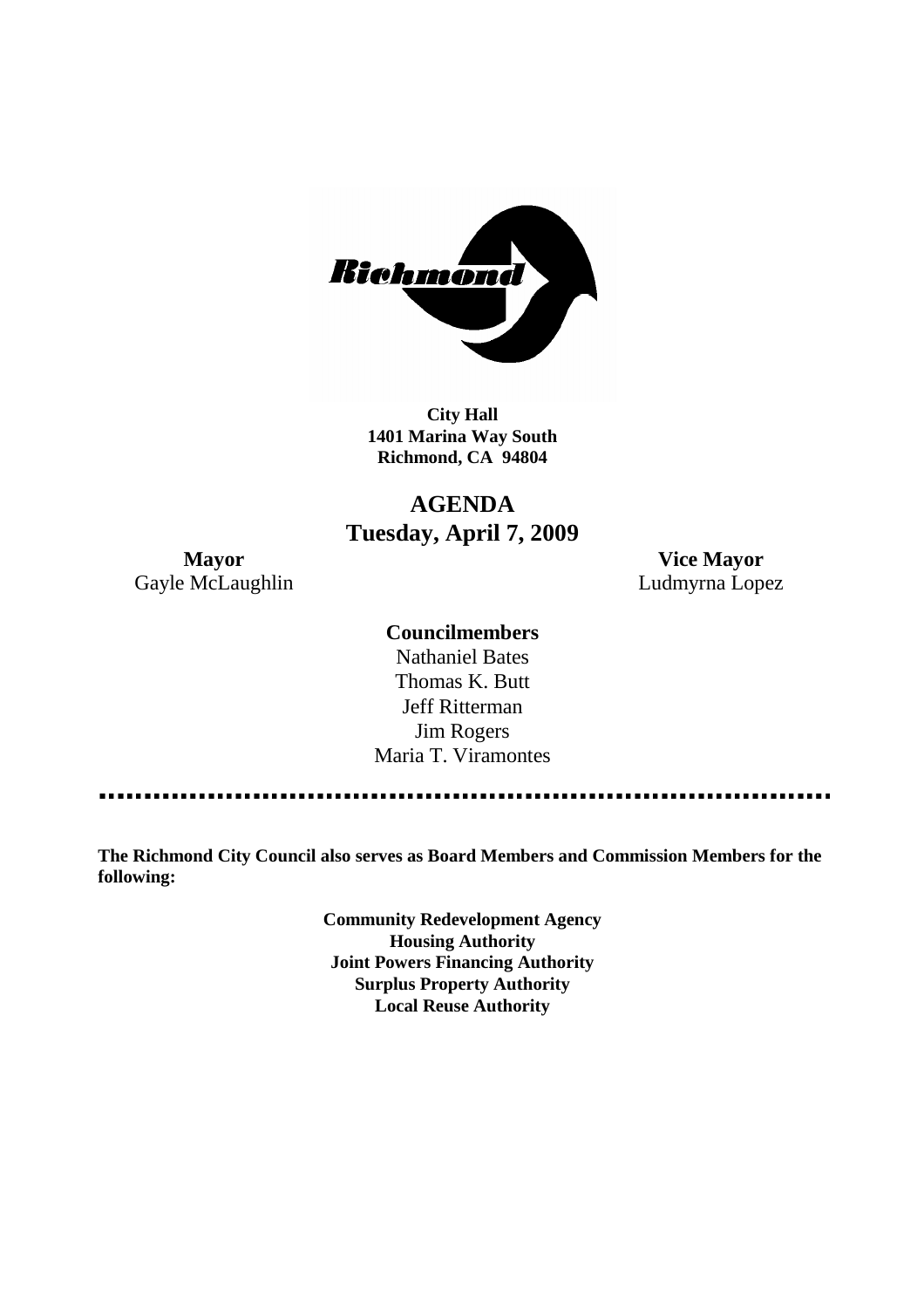# **MEETING PROCEDURES**

The City of Richmond encourages community participation at its City Council meetings and has established procedures that are intended to accommodate public input in a timely and time-sensitive way. As a courtesy to all members of the public who wish to participate in City Council meetings, please observe the following procedures:

**PUBLIC COMMENT ON AGENDA ITEMS:** Anyone who desires to address the City Council on items appearing on the agenda must complete and file a pink speaker's card with the City Clerk **prior** to the City Council's consideration of the item. Once the City Clerk has announced the item and discussion has commenced, no person shall be permitted to speak on the item other than those persons who have submitted their names to the City Clerk. Your name will be called when the item is announced for discussion. **Each speaker will be allowed TWO (2) MINUTES to address the City Council on NON-PUBLIC HEARING items listed on the agenda.**

**OPEN FORUM FOR PUBLIC COMMENT:** Individuals who would like to address the City Council on matters not listed on the agenda or on **Presentations, Proclamations and Commendations, Report from the City Attorney, or Reports of Officers** may do so under Open Forum. All speakers must complete and file a pink speaker's card with the City Clerk **prior** to the commencement of Open Forum. **The amount of time allotted to individual speakers shall be determined based on the number of persons requesting to speak during this item. The time allocation for each speaker will be as follows: 15 or fewer speakers, a maximum of 2 minutes; 16 to 24 speakers, a maximum of 1 and one-half minutes; and 25 or more speakers, a maximum of 1 minute.**

### **SPEAKERS ARE REQUESTED TO OCCUPY THE RESERVED SEATS IN THE FRONT ROW BEHIND THE SPEAKER'S PODIUM AS THEIR NAME IS ANNOUNCED BY THE CITY CLERK.**

**CONSENT CALENDAR:** Consent Calendar items are considered routine and will be enacted, approved or adopted by one motion unless a request for removal for discussion or explanation is received from the audience or the City Council. A member of the audience requesting to remove an item from the Consent Calendar must complete and file a speaker's card with the City Clerk **prior to the City Council's consideration of Item C, Agenda Review.** An item removed from the Consent Calendar may be placed anywhere on the agenda following the City Council's agenda review.

*The City Council's adopted Rules of Procedure recognize that debate on policy is healthy; debate on personalities is not. The Chairperson has the right and obligation to cut off discussion that is too personal, too loud, or too crude.*

**\*\*\*\*\*\*\*\*\*\*\*\*\*\*\*\*\*\*\*\*\*\*\*\*\*\*\*\*\*\*\*\*\*\*\*\*\*\*\*\*\*\*\*\*\*\*\*\*\*\*\*\*\*\*\*\*\*\***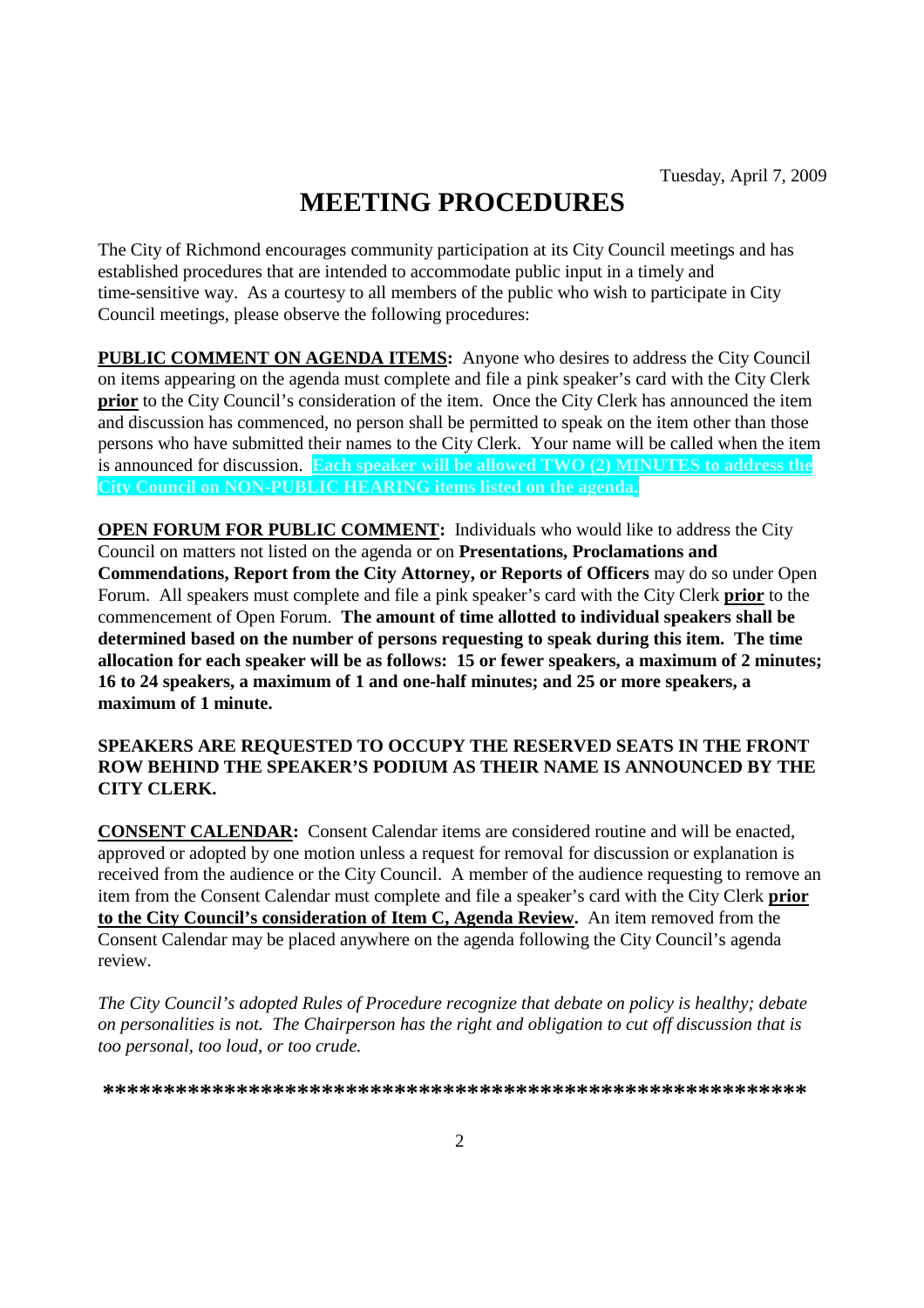# **EVENING OPEN SESSION**

5:00 p.m.

# **A. ROLL CALL**

### **B. PUBLIC COMMENT**

### **C. ADJOURN TO CLOSED SESSION**

# **CLOSED SESSION**

Shimada Room of City Hall

### **A. CITY COUNCIL**

**A-1.** CONFERENCE WITH LEGAL COUNSEL - EXISTING LITIGATION (Subdivision [a] of Government Code Section 54956.9):

Andre Mogannam vs. City of Richmond-Claims Settlement Authorization

Riley vs. City of Richmond

City of Richmond vs. Church of Deliverance

Barra vs. City of Richmond

Martin vs. City of Richmond

**A-2.** CONFERENCE WITH LEGAL COUNSEL - ANTICIPATED LITIGATION (Initiation of litigation pursuant to Subdivision (c) of Section 54956.9):

Three cases

#### **A-3.** CONFERENCE WITH LABOR NEGOTIATORS (Government Code Section 54957.6):

City Designated Representative(s): Bill Lindsay, Leslie Knight, Jack Hughes, Lisa Stephenson, and Bruce Soublet Employee Organization or unrepresented employee(s): Locals IFPTE 21 and SEIU 1021: Alternative Work Schedules

**\*\*\*\*\*\*\*\*\*\*\*\*\*\*\*\*\*\*\*\*\*\*\*\*\*\*\*\*\*\*\*\*\*\*\*\*\*\*\*\*\*\*\*\*\*\*\*\*\*\*\*\*\*\*\*\*\*\*\***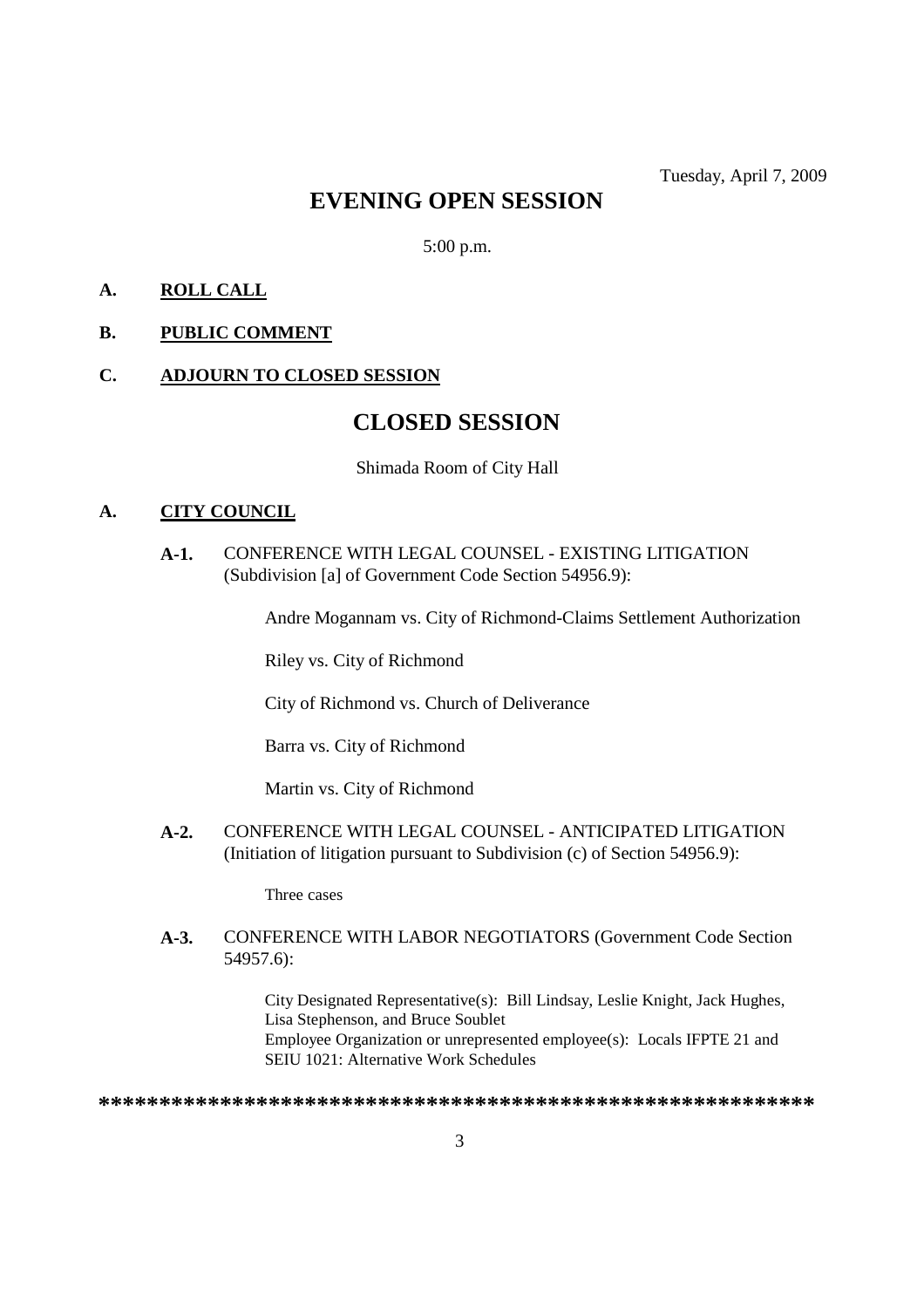# **RICHMOND COMMUNITY REDEVELOPMENT AGENCY**

6:55 p.m.

- **A. PLEDGE TO THE FLAG**
- **B. ROLL CALL**
- **C. STATEMENT OF CONFLICT OF INTEREST**
- **D. OPEN FORUM FOR PUBLIC COMMENT**

### **E. CONSENT CALENDAR**

- **E-1.** ADOPT a resolution approving a contract with AN West, Inc. for the design and engineering of Class II bicycle lanes along Barrett Avenue from Garrard Boulevard east to San Pablo Avenue in an amount not to exceed \$80,988 - Richmond Community Redevelopment Agency (Steve Duran/ Alan Wolken 307- 8140).
- **E-2.** ADOPT a resolution authorizing the transfer of \$180,000 in Agency funds to the Planning Department for costs related to the development of a pilot form-based code for commercial corridors focusing on portions of 23rd Street associated with the 23rd Street Streetscape Improvement Project (this item was reviewed at the March 20, 2009, Finance Committee Meeting and recommended for approval) - Richmond Community Redevelopment Agency. **This is a companion item to Item F-14 on the City Council Agenda.** (Steve Duran/Alan Wolken 307-8140).
- **E-3.** APPROVE the minutes for the Regular Meeting held on March 17, 2009 City Clerk's Office (Diane Holmes 620-6513).

# **F. ADJOURNMENT**

**\*\*\*\*\*\*\*\*\*\*\*\*\*\*\*\*\*\*\*\*\*\*\*\*\*\*\*\*\*\*\*\*\*\*\*\*\*\*\*\*\*\*\*\*\*\*\*\*\*\*\*\*\*\*\*\*\*\***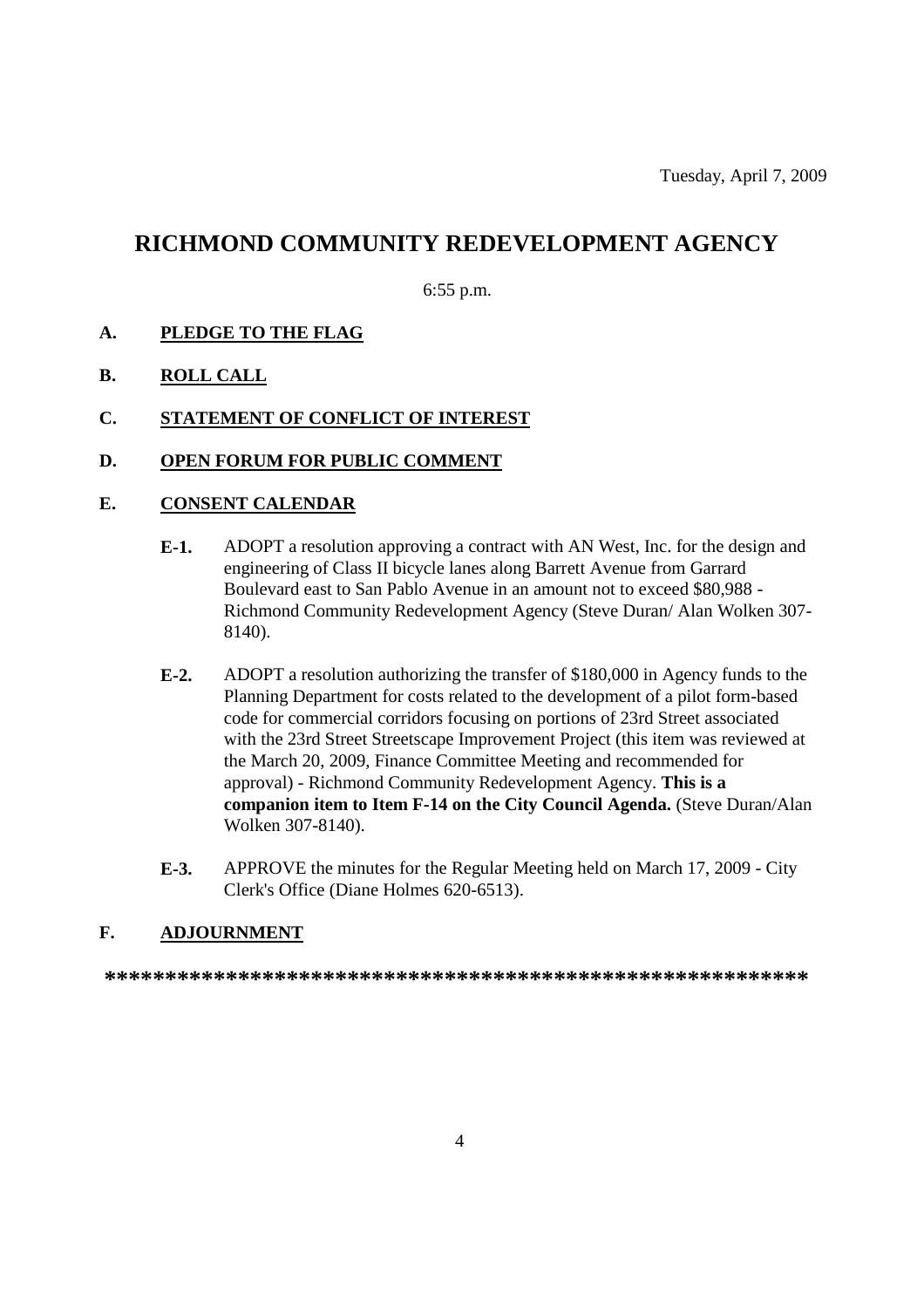# **CITY COUNCIL**

7:00 p.m.

# **A. ROLL CALL**

### **B. STATEMENT OF CONFLICT OF INTEREST**

### **C. AGENDA REVIEW**

#### **D. PRESENTATIONS, PROCLAMATIONS, AND COMMENDATIONS**

- **D-1.** Proclamation recognizing National Library Week, April 12-18, 2009 Mayor McLaughlin (620-6503).
- **D-2.** Proclamation declaring the week of April 20 26, 2009, as TV Turnoff Week Mayor's Office (Mayor McLaughlin 620-6503).

### **E. REPORT FROM THE CITY ATTORNEY OF FINAL DECISIONS MADE AND NON-CONFIDENTIAL DISCUSSIONS HELD DURING CLOSED SESSION**

### **F. CONSENT CALENDAR**

- **F-1.** APPROVE a contract with Bellecci & Associates, Inc. for professional engineering and design services for the Citywide Parks Master Plan in an amount not to exceed \$152,978.00 (this item was reviewed at the March 20, 2009, Finance Committee Meeting and recommended for approval) - Public Works Department (Yader A. Bermudez 231-3009).
- **F-2.** APPROVE a contract with Urban Creeks Council to gather community and stakeholder feedback, design, and manage revegetation of the Baxter Creek site at Booker T. Anderson Jr. Community Park. Total amount of the contract will not exceed \$88,240 - Public Works Department (Yader A. Bermudez 231-3009).
- **F-3.** AUTHORIZE the port director to execute the Memorandum of Agreement between the City of Richmond, the Bay Area Air Quality Management District, the Bay Planning Coalition, the Port of San Francisco, the Port of Oakland, the Port of Redwood City, and the Port of Benicia for the development of the Bay Area Seaports Air Emissions Inventory. The City/Port of Richmond's portion of the cost to develop the inventory will not exceed \$60,000 – Port (Jim Matzorkis 215-4600).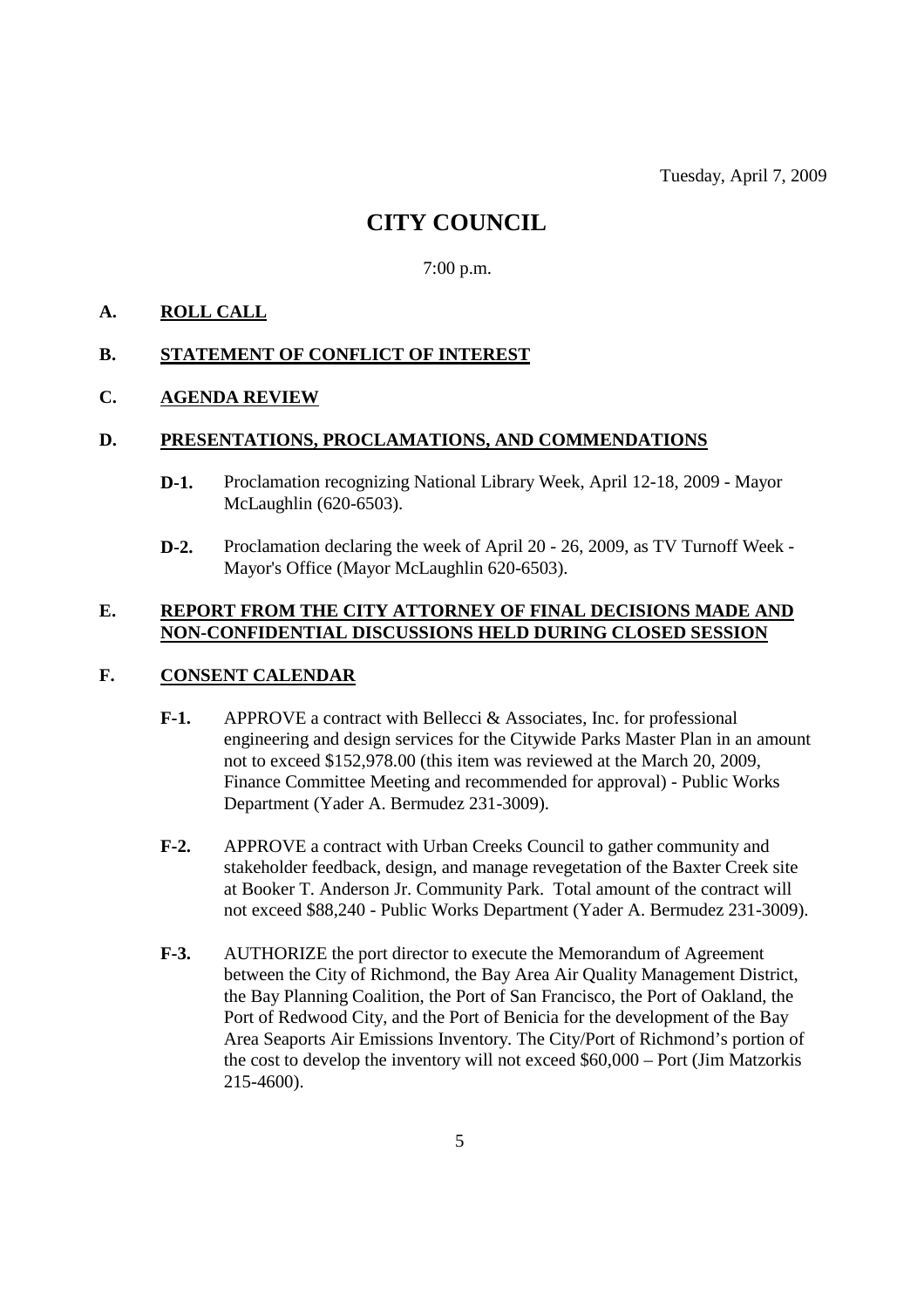- **F-4.** APPROVE a contract with Opportunity West in an amount not to exceed \$27,500 for a term ending December 31, 2009, to provide technical and organizational support for the newly-formed Richmond Groundwork Trust Steering Committee - Public Works Department (Yader A. Bermudez 231-3009).
- **F-5.** APPROVE an amendment to the contract with Merriwether & Williams Insurance Services, increasing the contract amount from \$49,000 to \$99,000 and extending the term by one year to June 30, 2010, for Phase II of the contracting and bonding assistance program for Richmond businesses - Employment & Training (Sal Vaca 307-8006).
- **F-6.** APPROVE a contract in an amount not to exceed \$215,000 and for a term from February 1, 2008 to January 31, 2014 with Elation Systems to provide software and technical support services for web-based labor compliance and monitoring software for the purpose of efficiently processing certified payroll records and generating compliance and demographic reports for contracts covered by the City of Richmond's Local Employment Ordinance and Business Opportunity Ordinance (this item did not go before the Finance Committee due the time sensitivity of the contract approval) - Employment & Training (Sal Vaca 307- 8006).
- **F-7.** APPROVE a contract with Alten Construction, Inc. to reinforce the existing Richmond Swim Center roof in an amount not to exceed \$40,888 - Public Works Department (Yader A. Bermudez 231-3009).
- **F-8.** ADOPT an ordinance (second reading) establishing the wages, salary, and compensation for the revised classification of Risk Manager (Salary Range 070D: \$8,642 - \$10,452/month) - Human Resources (Leslie Knight 620-6600).
- **F-9.** ADOPT an ordinance (second reading) establishing the wages, salary, and compensation for the new classification of Sustainability Coordinator (Salary Range 043D: \$4,689 - \$5,608/month) - Human Resources (Leslie Knight 620- 6600).
- **F-10.** ADOPT an ordinance (second reading) establishing the wages, salary, and compensation for the classification of Principal Personnel Analyst (Salary Range 069D: \$7,889 - \$9,548/month) - Human Resources (Leslie Knight 620-6600).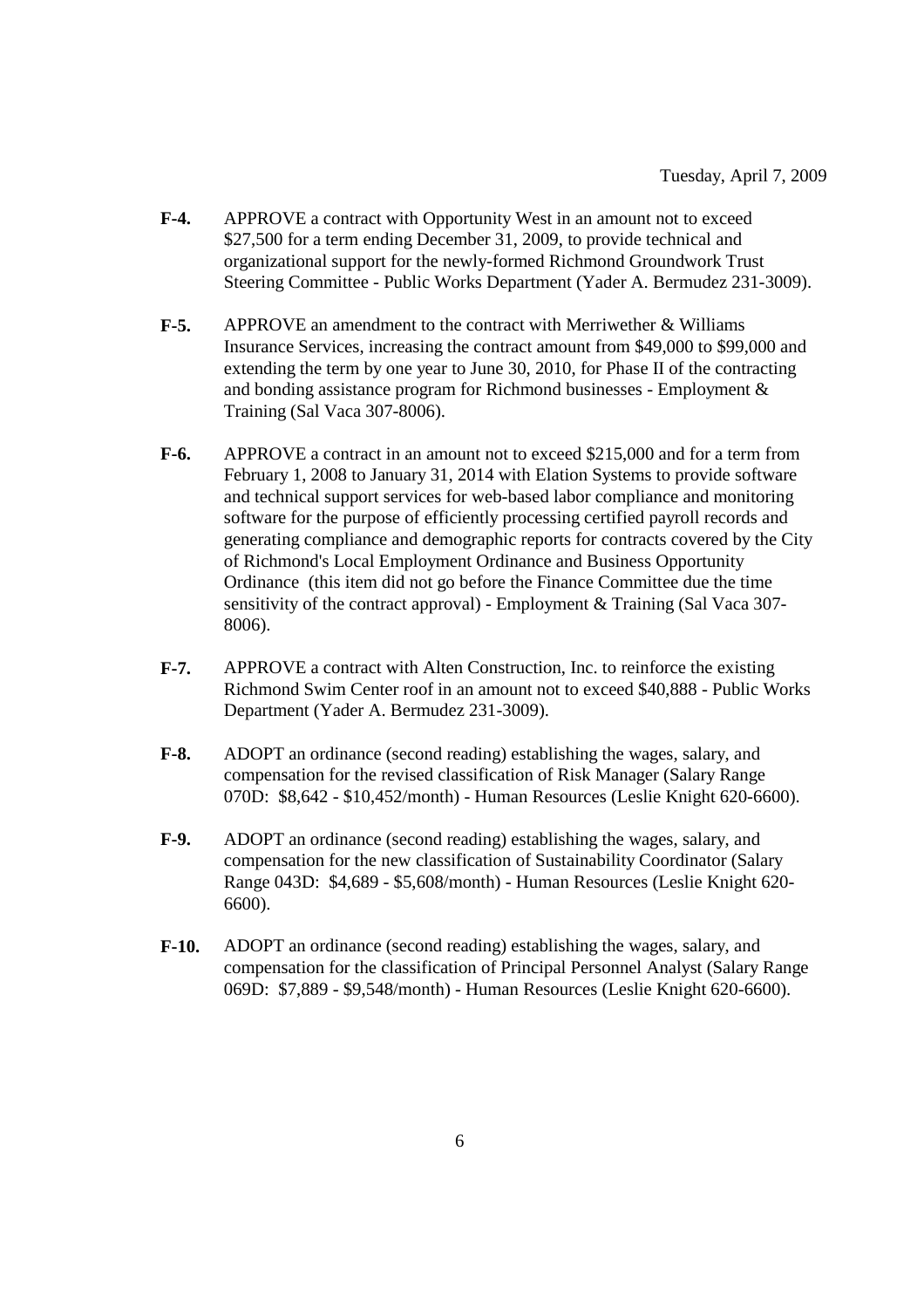- **F-11.** ADOPT an ordinance (second reading) amending Richmond Municipal Code Section 15.04.910.080 to require findings of public convenience or necessity before approving a conditional use permit for retail sales of alcoholic beverages in areas where there is an undue concentration of establishments selling alcoholic beverages - Planning and Building Services Department (Richard Mitchell 620-6706).
- **F-12.** ACKNOWLEDGE receipt of the City of Richmond's Comprehensive Annual Financial Report for the fiscal year ended June 30, 2008 (this item was reviewed at the March 6, 2009, Finance Committee Meeting and recommended for approval) - Finance Department (James Goins 620-6740).
- **F-13.** APPROVE Contract Amendment No. 3 with Todd Jersey Architecture in an amount not to exceed \$116,000 to provide the necessary architectural services and construction administration to complete Phase II of the renovation of the Richmond Natatorium, bringing the total contract amount to \$451,000 (this item was reviewed at the March 20, 2009, Finance Committee Meeting and recommended for approval) - Engineering Department (Edric Kwan 621-1825).
- **F-14.** ADOPT a resolution to award a consulting contract to Opticos Design, Inc. for the visioning and preparation of a form-based code for the 23rd Street Corridor. (This item was reviewed by the Finance Committee on March 20, 2009, and is recommended for approval by the City Council) - Planning and Building Services Department. **This is a companion item to Item E-3 on the Redevelopment Agency Agenda.** (Richard Mitchell 620-6706).
- **F-15.** APPROVE a contract with WESCO Graphics, Inc. to print the next four editions of the Recreation Department's Activities Guide in an amount not to exceed \$46,580 - Recreation Department (Keith Jabari 620-6791).
- **F-16.** APPROVE the appointment of Mayor McLaughlin as an alternate member of the North Richmond Mitigation Fee Joint Committee - Mayor's Office (Mayor McLaughlin 620-6503).
- **F-17.** APPROVE contract with Networkfleet to provide 150 units of the Advance GPS Fleet Management System for the tracking and management of City vehicles, and to manage these units for two years, for an amount not to exceed \$150,000.00. (This item was reviewed and recommended for City Council approval by the Finance Committee at its March 20, 2009 meeting. - Public Works Department (Yader A. Bermudez 231-3009).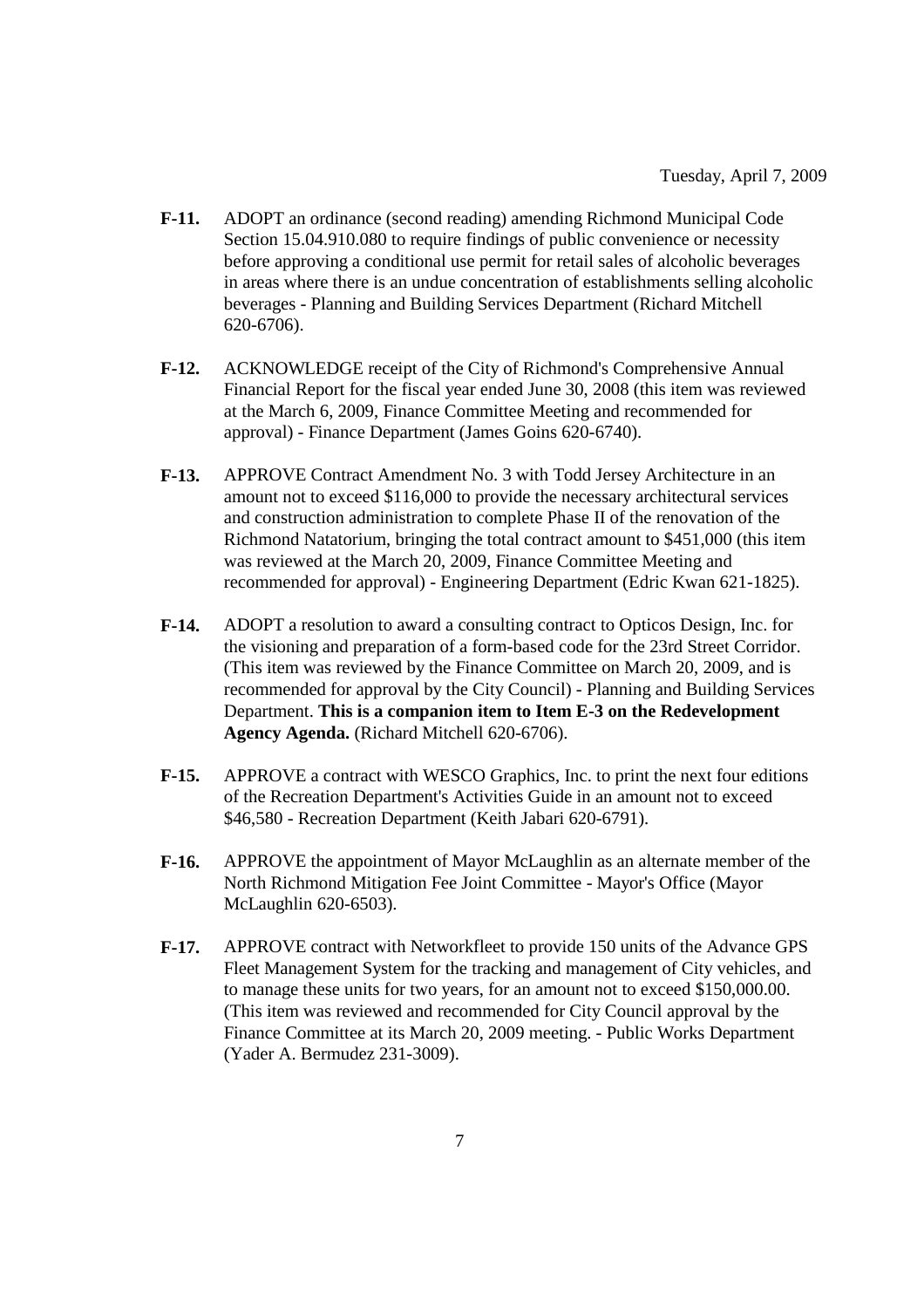- **F-18.** APPROVE the following appointments: Arts and Culture Commission: Mauricio Duarte, term expiring January 31, 2013; Housing Advisory Commission: Anntheia Yvonne Harrison-Farr (incumbent), term expiring February 1, 2011; Library Commission: Ron Shoop, term expiring July 1, 2012 - Mayor's Office (Mayor McLaughlin 620-6503).
- **F-19.** APPROVE the minutes for the Regular Meeting held on March 17, 2009 City Clerk's Office (Diane Holmes 620-6513).

### **G. OPEN FORUM FOR PUBLIC COMMENT**

### **H. PUBLIC HEARINGS**

**H-1.** Public hearing to determine whether there are any private, nonprofit agencies available to provide demand-response and fixed-route transportation services for senior and persons with disabilities residing in the greater Richmond area for a minimum of 20 hours per week. If there are no readily available providers, adopt resolution and authorize staff to complete and submit application for a Federal Transit Administration (FTA) 5310 Grant to allow for the purchase of seven paratransit vehicles at a total cost of \$371,171, with the City's share of the cost at \$42,573 - Recreation Department (Keith Jabari - 620-6791).

### **I. RESOLUTIONS**

- **I-1.** ADOPT a resolution supporting Senate Bill 810, the California Universal Health Care Act of 2009 - Mayor's Office (Mayor McLaughlin 620-6503).
- **I-2.** ADOPT a resolution in support of the Cuban Five, their rights to fair trial and visitation rights for their families - Mayor's Office (Mayor McLaughlin 620-6503 and Councilmember Viramontes 620-6581).
- **I-3.** ADOPT a resolution approving the Rosie the Riveter/World War II Home Front National Historical Park General Management Plan/Environmental Assessment and concurring with the selection of Alternative B of the Plan as the Preferred Alternative - Planning and Building Services Department (Richard Mitchell 620- 6706).

#### **J. ORDINANCES**

**J-1.** INTRODUCE an ordinance (first reading) amending Richmond Municipal Code Section 9.46 to strengthen restrictions on alcoholic beverage advertising - Councilmember Rogers (867-5725).